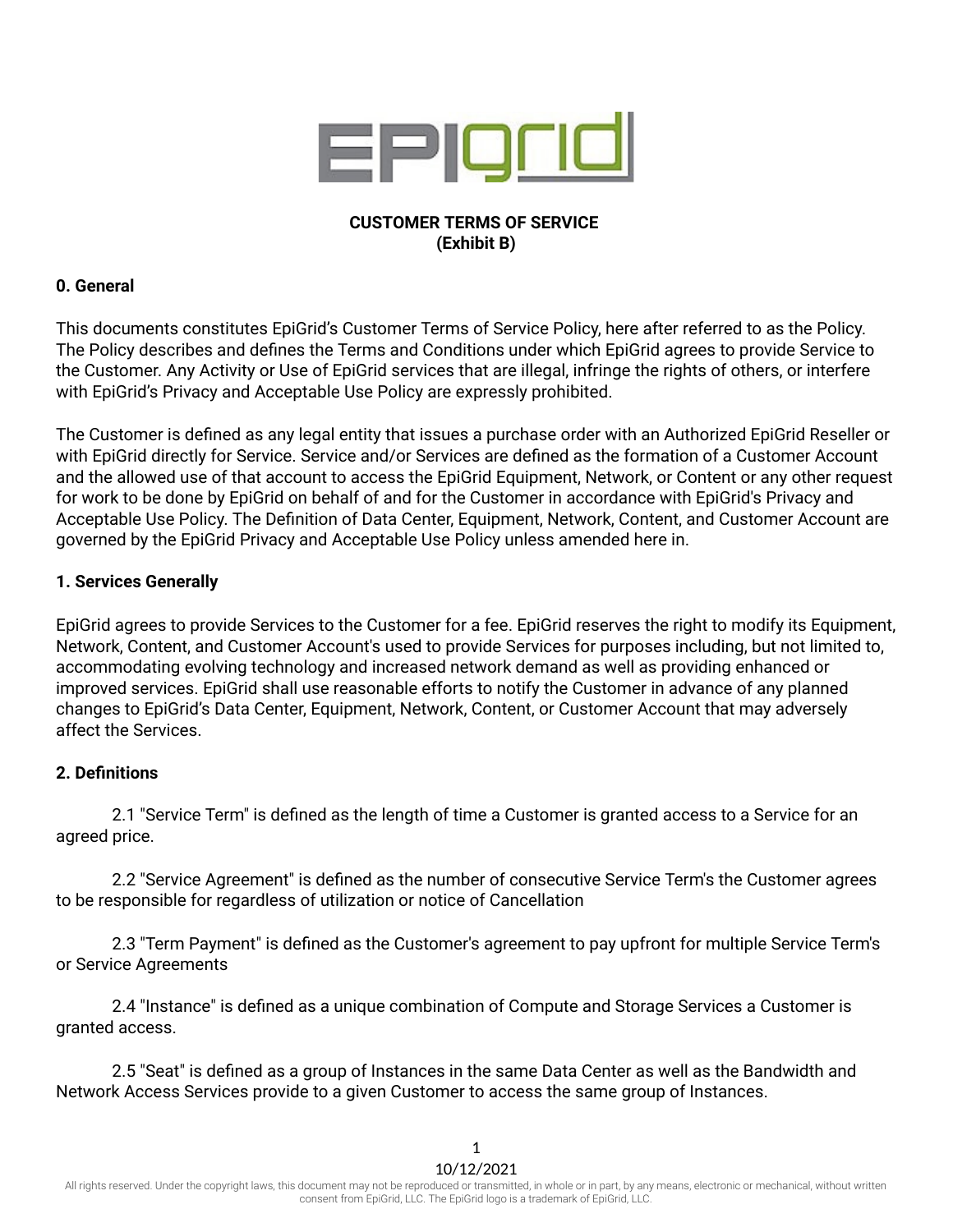

2.6 "Customer Account" is defined in the EpiGrid Privacy and Acceptable Use Policy and is amended here to include the monetization of the Services, Instances, and Seats the Customer is granted access to and the terms associated with the included Services, Instances, and Seats.

2.7 "Overage" is defined as the usage of a Service provided by EpiGrid in excess of the amount or usage currently granted as part of the Customer's Account.

2.8 "Renewal" is defined as the automatic continuation of Services upon the failure of the Customer to Notify of Cancellation or changes prior to the end of the current Service Agreement or the last Service Agreement covered by a Term Payment

2.0 "Cancellation" is defined as the request for or act of ending and discontinuing a Customer's Account at the request of the customer as defined here in.

2.10 "Termination" is defined as the deletion of content and data as well as the ending of all Services and the de-registration of any allocated IP Addresses associated with a Customer's Account including the Customer's Account itself.

## **3. Types of Services and How They are Monetized**

### **a) Recurring Services**

## **i) Compute/Infrastructure**

Upon Request EpiGrid will provide a virtual computing environment, here forward known as the Server. The Instance is located on the Equipment and connected by the Network for the Customer to access. Each Server varies in size and performance in accordance with the Customer's request and is monetized based on these factors for 1 month access by the Customer. An Instance may be utilized as a Data Server for Product Data Management and Collaboration, Virtual Work Station, or other data processing in accordance with EpiGrid's Privacy and Acceptable Use Policy. Some Instances may require a minimum quantity of other services concurrently. There are specific criteria that control the size of a server with respect to the number of Central Processing Units, quantity of Random Access Memory, or quantity of Graphical Processing Units. A request for a specific number of Central Processing Units, quantity of Random Access Memory, or quantity of Graphical Processing Units is considered a simultaneous request for the required number of Central Processing Units, quantity of Random Access Memory, or quantity of Graphical Processing Units.

#### **ii) Data Storage, Backup, Retention and Redundancy**

Upon Request and in some cases as required as a concurrent service, EpiGrid will provide digital storage in accordance with the EpiGrid Privacy and [Acceptable](https://www.epigrid.com/legal) use Policy (Exhibit C). The physical storage device is part of the EpiGrid Equipment and is connected to the EpiGrid Network as part of an Instance. Any and all storage associated with a specific and unique Instance is a part of the definition of that Instance. All storage offered by EpiGrid includes an equal amount of concurrent Backup/Redundant storage with a retention period and retention location set out as part of the

2 10/12/2021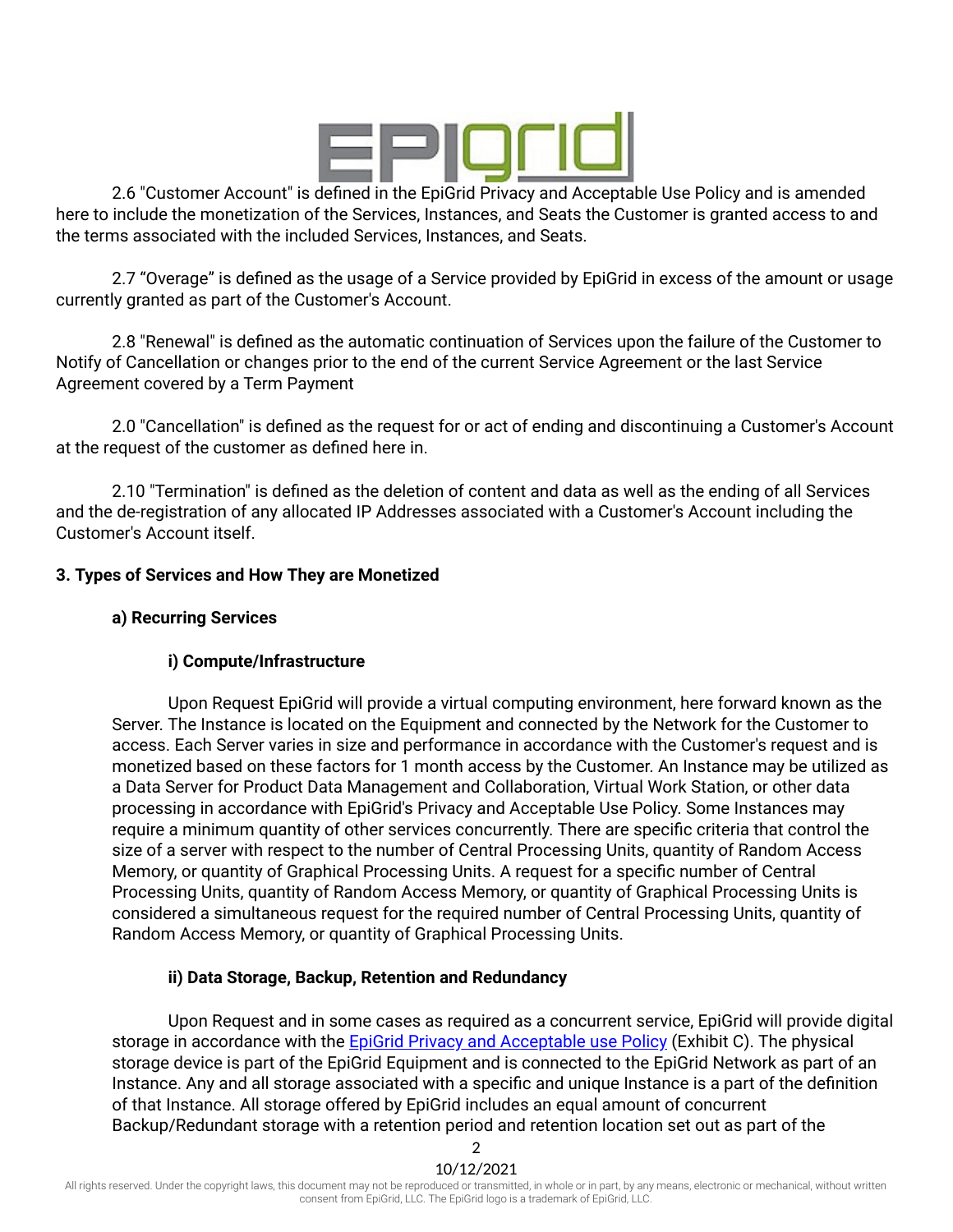

Customer request/order. Storage is monetized by the number of gigabytes of the requested storage type to be allocated for use by the customer during a given Service Term. The Customer may utilize Backup/Redundant Storage of an equal amount during the same and concurrent Service Term. Storage requested and allocated to separate and unique Instances may not be combined for the purpose of tabulating utilization. Utilization of data Storage or Backup/Redundant storage in excess of the amount requested or allocated in a given Service Term is an Overage.

## **Storage Capacity Policy - See Exhibit I for the complete policy [regarding](https://www.epigrid.com/legal) storage adds**

## **iii) Bandwidth Services**

Upon Request and in some cases as required as a concurrent service, EpiGrid will grant the Customer access to transmit data and information to and from the Network in accordance with the EpiGrid Privacy & Acceptable Use Policy. Bandwidth Services are monetized on the basis of the number of gigabytes per second per month, commonly noted in short hand as "gigs", and is measured statistically as the 95th percentile based on the Customer's usage over time. Bandwidth is also monetized on the basis of peak usage, commonly known as "Burst", and is measured statistically as the discrete maximums of the Customer's usage over time. The Customer may utilize Bandwidth Services, the number of gigs and Burst, requested or ordered, in a given Service Term. Bandwidth Services requested or ordered for separate and unique Seats may not be combined for the purpose of tabulating utilization. Utilization of Bandwidth Services in excess of the amount requested of allocated in a given Service Term is an Overage.

#### **iv) Network Access and IP Addresses**

Upon Request and in some cases as required as a concurrent service, EpiGrid will provide the Customer with a Internet Protocol Address (IP Address) in accordance with the EpiGrid Privacy & Acceptable Use Policy. The IP Address identifies the customer and its users when they request and are granted access to connect to the Network from a pool of available connections available to all EpiGrid Customers. This type of connection is commonly referred to as an "AnyConnect" and is monetized by the number of concurrent users utilizing such connections in a given Service Term in accordance with the EpiGrid Privacy & Acceptable use Policy.

Upon Request and in some cases as required as a concurrent service, EpiGrid will provide the Customer a dedicated private connection to the Network commonly referred to as a "Site-to-Site". A "Site-to-Site" must be formed and instantiated by EpiGrid and is monetized on the quantity of "Site-to-Site" requested or ordered by the Customer and provisioned by EpiGrid in a given Service Term. **See Exhibit J for the Complete Site-Site [Configuration](https://www.epigrid.com/legal) and Maintenance Policy**

Utilization of Network Access and IP Addresses in excess of the amount requested or allocated in a given Service Term is an Overage.

#### **b) Non-Recurring Services**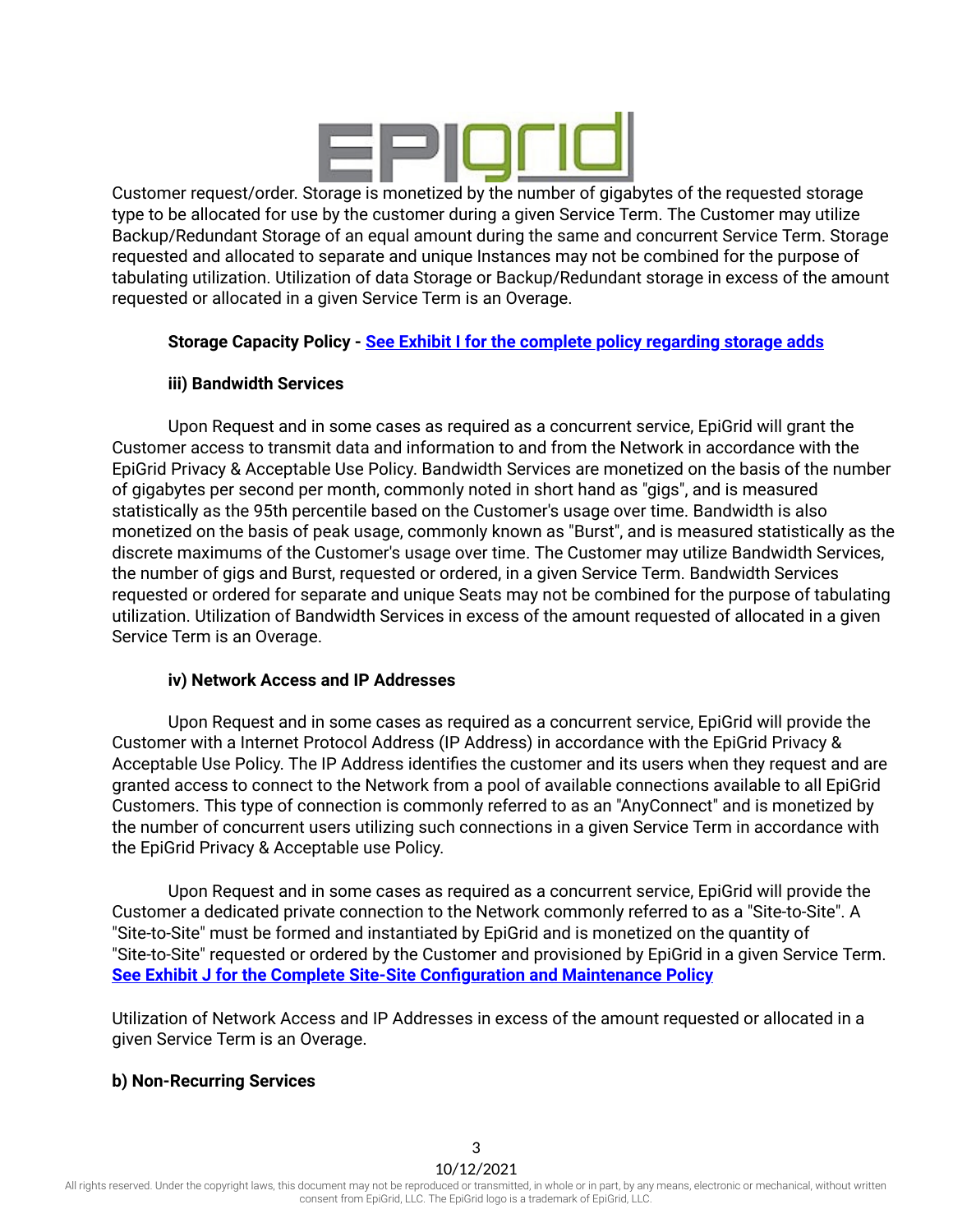

#### **i) Technical Support and Trouble Shooting**

Upon Request and in some cases as required as a concurrent service as well as is outlined by the EpiGrid Privacy and Acceptable use Policy, EpiGrid will provide the Customer with indirect Technical Support and Trouble Shooting. The Customer has access to first level (Tier 1) Technical Support and Trouble Shooting as defined by the Customer's Reseller. The Customer has further indirect access to higher levels of Technical Support and Trouble Shooting. As defined by the Customer's Reseller, if the issue requiring Technical Support or Trouble Shooting requires a higher level of Technical Support or Trouble Shooting then the Customer's Reseller will escalate the issue to EpiGrid on behalf of the Customer.

#### **ii) Other Non-Recurring Services**

Upon request and in some cases as required as a concurrent or prerequisite service, EpiGrid will provide hourly labor and technical services on an hourly basis. These services may include, but are not limited to, configuration, implementation, or provisioning of Recurring Services; consulting, large scale trouble shooting, or custom solution development; and administration or management services. Non-Recurring Services are defined on a per Order basis as outlined in a Customer's Order or by an attached Statement of Work and in all cases are to be paid for in full before the commencement of the Ordered Services unless specifically outlined in the Customer's Order.

Utilization of Non-Recurring Services in excess of the amount requested in an Order is an Overage.

#### **4. Microsoft SQL Server Licenses**

EpiGrid must receive payment for Standalone Microsoft SQL Server licenses or renewal for the same prior to the acquisition from the Microsoft Reseller.

#### **5. Monetization of Customer Accounts**

Customer Accounts are Monetized as the sum total of the Seats, Instances, and Services that comprise the Customers Account. All Seats, Instances, and Services that form a given Customer Account must have the same Service Term and Service Agreement and shall be Ordered in a combination that allows for a single and simultaneous date for the end of all Service Terms and Service Agreements for all Seats, Instances, and Services of a given Customer Account.

#### **6. Additions to Customer Account**

Upon Request and in some cases as required as concurrent services, the Customer may Order additional quantities of Services to add to a specific Instance or Seat. The Services being added must be Ordered so that they have the same and simultaneous Service Term and Service Agreement end date as the Instance, Seat, and Customer Account they are being added to.

When Services are added to a Customer Account that are or were paid for by a Term Payment agreement the

All rights reserved. Under the copyright laws, this document may not be reproduced or transmitted, in whole or in part, by any means, electronic or mechanical, without written consent from EpiGrid, LLC. The EpiGrid logo is a trademark of EpiGrid, LLC.

4 10/12/2021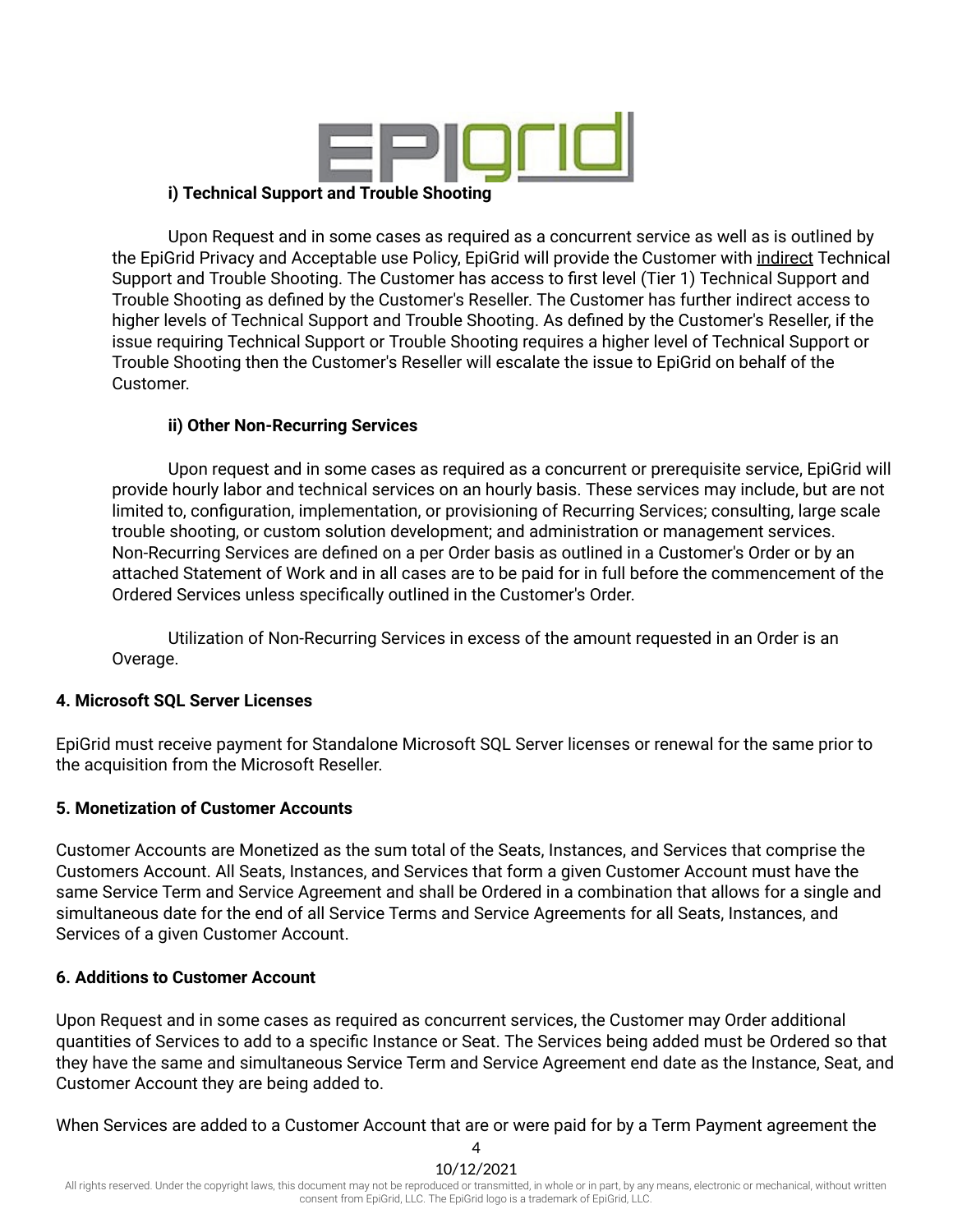

Services being added must be Ordered in a quantity and with a Service Term and Service Agreement that allow the added Services to have an end date for the Service Term and Service Agreement that is simultaneous with the existing Customer Account. Additions to a Customer Account must be paid for upfront if the Customer's Account is or was paid for by a Term Payment.

Trial or demonstration Services are not offered à la carte for existing Customer Accounts. If a Customer would like to trial a Service the Customer may a) Order the Addition of that Service along with any Non-Recurring Services that may be required; or b) contact the Customer's reseller to setup a demonstration or schedule the use of the Reseller's demonstration Services. Demonstration Services are solely controlled by the Reseller.

The Customer is solely responsible for the Cancellation of any Services added to the Customer Account.

## **7. Services Start Date**

EpiGrid will provide the Customer's Reseller notification on the day that the Ordered Service or Services are available for the Customer to access, utilize, or use.

The Service Term and Service Agreement start date of a given Service will be set based on one of the following:

a) if EpiGrid notifies the Customer's Reseller on or after the 16th day of the current calendar month, the service term shall begin the first day of the next calendar month or;

b) if EpiGrid notifies the Customer's Reseller on or before the 15th day of the current calendar month, the service term shall begin the first day of the current calendar month.

#### **8. Customer Account Renewal**

EpiGrid will provide the Customer's Reseller with notice of the end of the Customer's Service Agreement thirty (30) days prior to the end of the Service Agreement.

The Customer's Account as well as all associated Service Agreements will renew and start again on the day after the last day of the preceding Service Agreement. Upon Renewal, the Customer's Account will be monetized at the then current pricing. The Renewed Service Agreement and Service Term shall be subject to the terms outlined by Reseller's then current terms as well as the then current version of this Policy and EpiGrid's Privacy and Acceptable Use Policy.

#### **9. Overages**

Each Service Term the Customer's Reseller will be notified of their utilization or usage of Services that have a limitation. These Services include but are not limited to Storage, Backup/Redundant Storage, Bandwidth, and Network Services.

The Customer is ultimately responsible for the management of the utilization and usage of the EpiGrid

5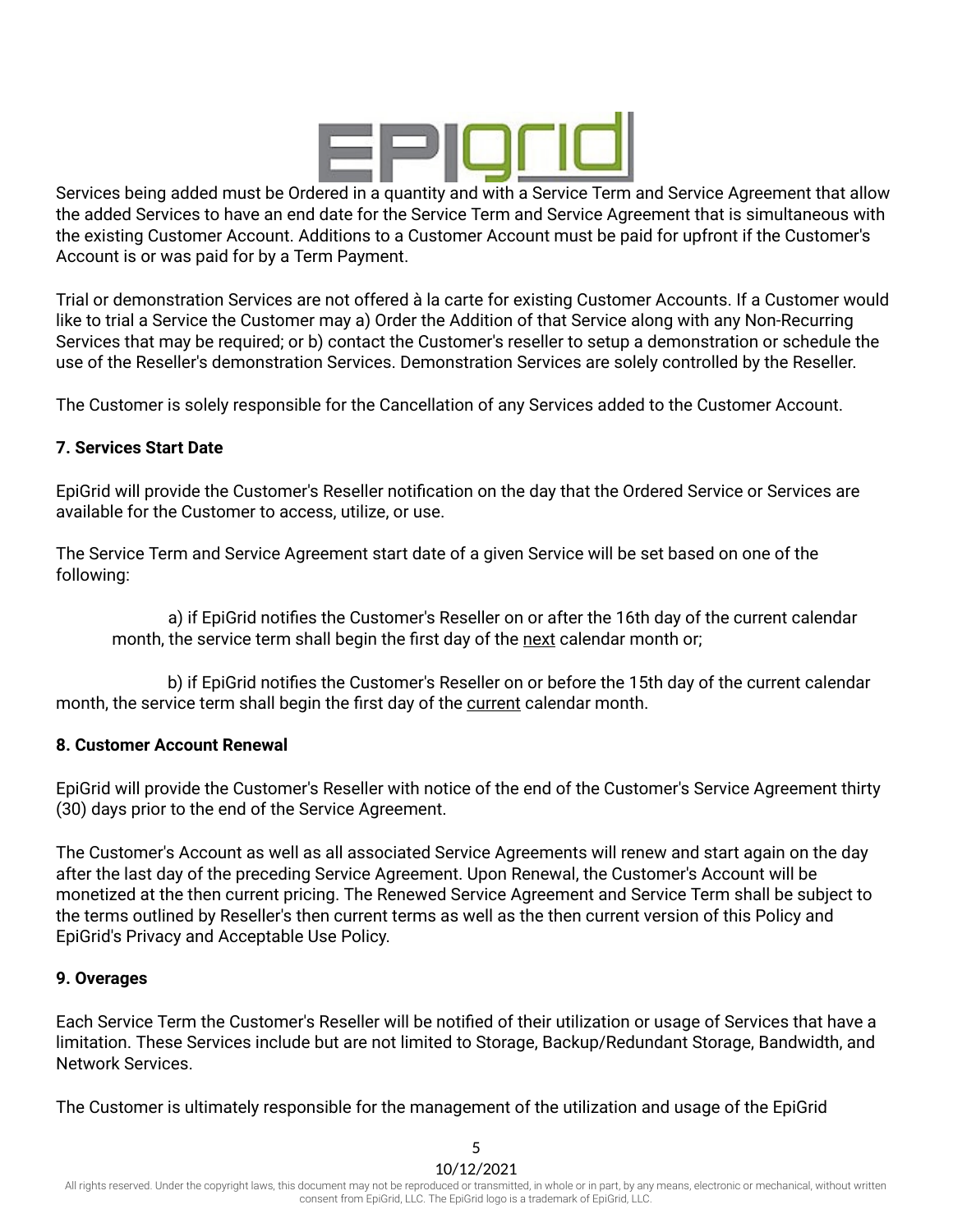

Services they have Ordered. The Customer is also responsible for ordering Services to meet or exceed the Customer's utilization and usage of a given Service.

EpiGrid is not responsible for the availability or functionality of Services that are impacted by an Overage.

In the event that a Customer has Overage in two (2) successive Service Terms and the Customer has not or does not Order additional Services to remedy the Overage, the Customer is in violation of this Policy as well as the Privacy and Acceptable use Policy and EpiGrid in its sole discretion may initiate Suspension or Termination of the Customer Account.

#### **10. Cancellation**

The Customer may request the Cancellation of part or all of the Services they have ordered by providing the Customer's Reseller sixty (60) days written notice prior to the requested Service Cancellation date.

The Customer shall remain responsible for the fees and recurring fees associated with the Customer's Account until the later of a) the requested Cancellation date; or b) the end of the then current Service Agreement on the requested Cancellation date.

The Customer must pay for the entire Service Agreement regardless of the Cancellation date.

No refunds will be provided for Canceled Customer Account paid for by a Term Payment.

#### **11. Suspension**

The Customer's Reseller may, as defined in the Order between the Customer and Customer's Reseller, request for EpiGrid to suspend a Customer's account. Actions or lack of Actions that may lead a Reseller to request a Suspension are, but not limited to, delinquent payments, short payments, un-remedied recurring Overages, and any other violation of this Policy, EpiGrid's Privacy and Acceptable Use Policy, and Reseller's policies included, if any, as part of the Order between Customer and Customer's Reseller.

The Suspension of a Customer's account is defined as the restriction of access by, but not limited to, changing of access credentials or disconnection or blocking of Network Services and IP Addresses. The Customer will remain responsible for the Customer Account and its recurring fees during Suspension.

The Customer's Reseller is the only party that may request a Suspension and like wise the Customer's Reseller is the only party who may request a Suspension be lifted.

During a Suspension, EpiGrid will maintain the Customer's Account and specifically its content and data in accordance with this Policy and EpiGrid's Privacy and Acceptable Use Policy.

## **12. Termination**

The Customer's Reseller may, as defined in the Order between the Customer and Customer's Reseller, request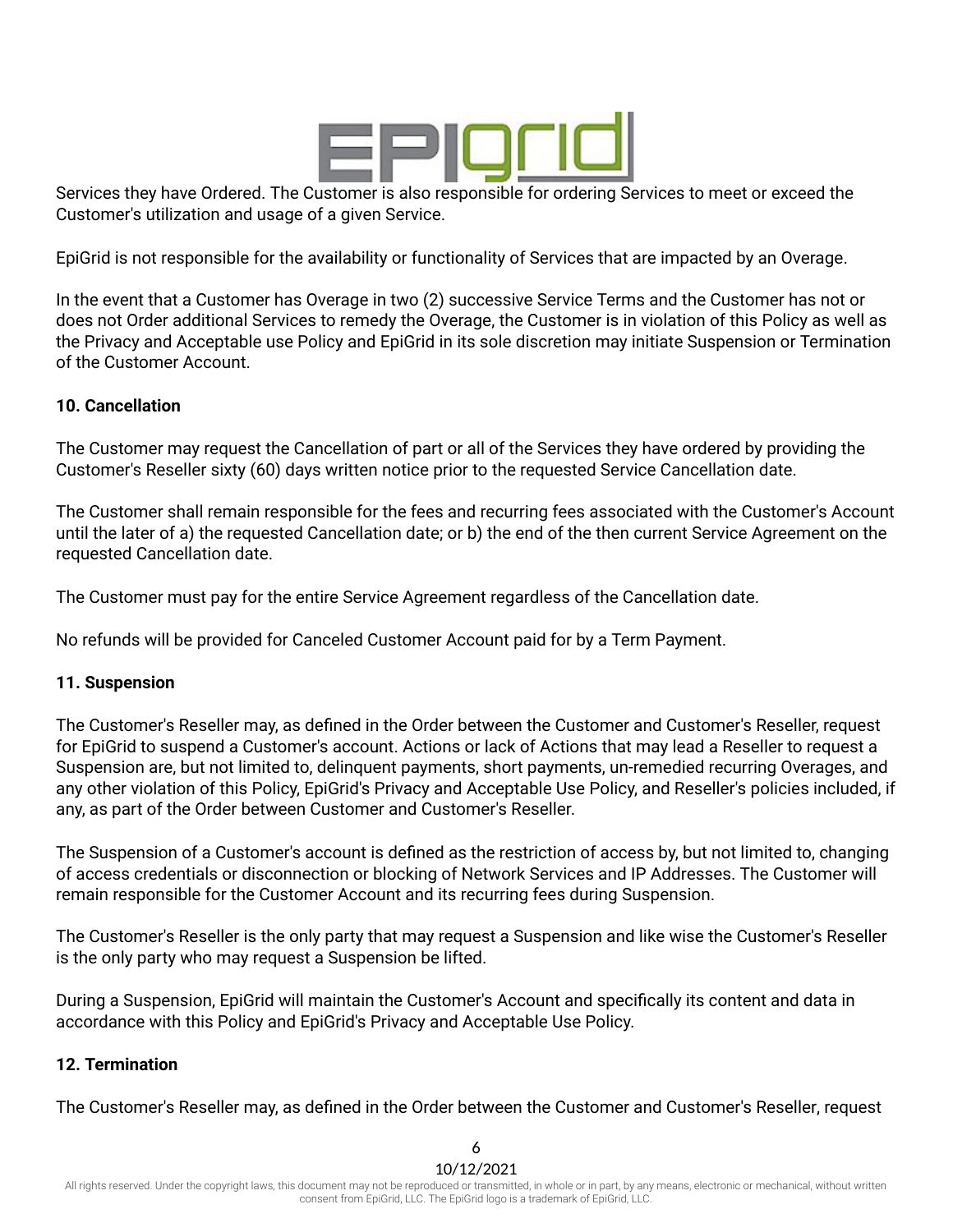

for EpiGrid to Terminate a Customer's Account. Actions or lack of Actions that may lead a Reseller to request a Termination are, but not limited to, delinquent payments, short payments, un-remedied recurring Overages, and any other violation of this Policy, EpiGrid's Privacy and Acceptable Use Policy, and Reseller's policies included, if any, as part of the Order between Customer and Customer's Reseller.

Any party may terminate their obligations under this Policy effective immediately and without notice upon any material breach by the Customer, the Customer's Reseller, or by EpiGrid of any of the terms of this Policy.

## **13**. **End Customer Retention**

In the event of any contractual issues between EpiGrid and the Customer's Reseller, EpiGrid in accordance with it's agreements and contractual obligations with said Reseller, will do what is reasonably possible to ensure the Customer's Services are not interrupted.

#### **14. Refunds and Credits**

EpiGrid will not provide refunds or credits except as defined by the Uptime Guarantee defined as part of this Policy.

#### **15. Uptime Guarantee**

"Uptime" refers to the amount of time the Customer's Services are available, as measured solely and only by EpiGrid's internal monitoring systems. "Downtime" refers to the amount of time the Services are unavailable each month, as measured solely and only by EpiGrid's internal monitoring systems. EpiGrid guarantees that its Equipment and Network as well as its Bandwidth and Network services to access them will be available 100% of the time, with limited exceptions set forth below. In the event such level of service is not provided in any given month, the Customer's Reseller will credit the Customer's account, for that specific month, in an amount as determined in the chart below, reflecting credit percentages of the monthly fees paid by the Customer to the Reseller for the impacted Services, but not fees or payments made for any of the following products and services: software licenses, IP address charges, set up fees, shipping and handling, labor charges, and any other services which are unrelated to "Uptime".

- 99.5% to 100% will result in a credit of: 0%
- $\bullet$  99.0% to 99.49% will result in a credit of: 10%
- 98% to 99% will result in a credit of: 25%
- 0% to 97.9% will result in a credit of: 100%

To receive a credit, the Customer must make a request in writing to the Customer's Reseller. Each request in connection with this Uptime Guarantee must include the dates and times of the Downtime, the name and IP address of the Instance or Instances which experienced the Downtime. The request must be received by EpiGrid from the Reseller within five (5) business days after the incident of purported Downtime. If the purported Downtime is confirmed by EpiGrid, credit will be granted to the Customer. The Customer's Reseller is responsible for any credits applied to the Customer's accounts and all Customer communication shall be with

### 10/12/2021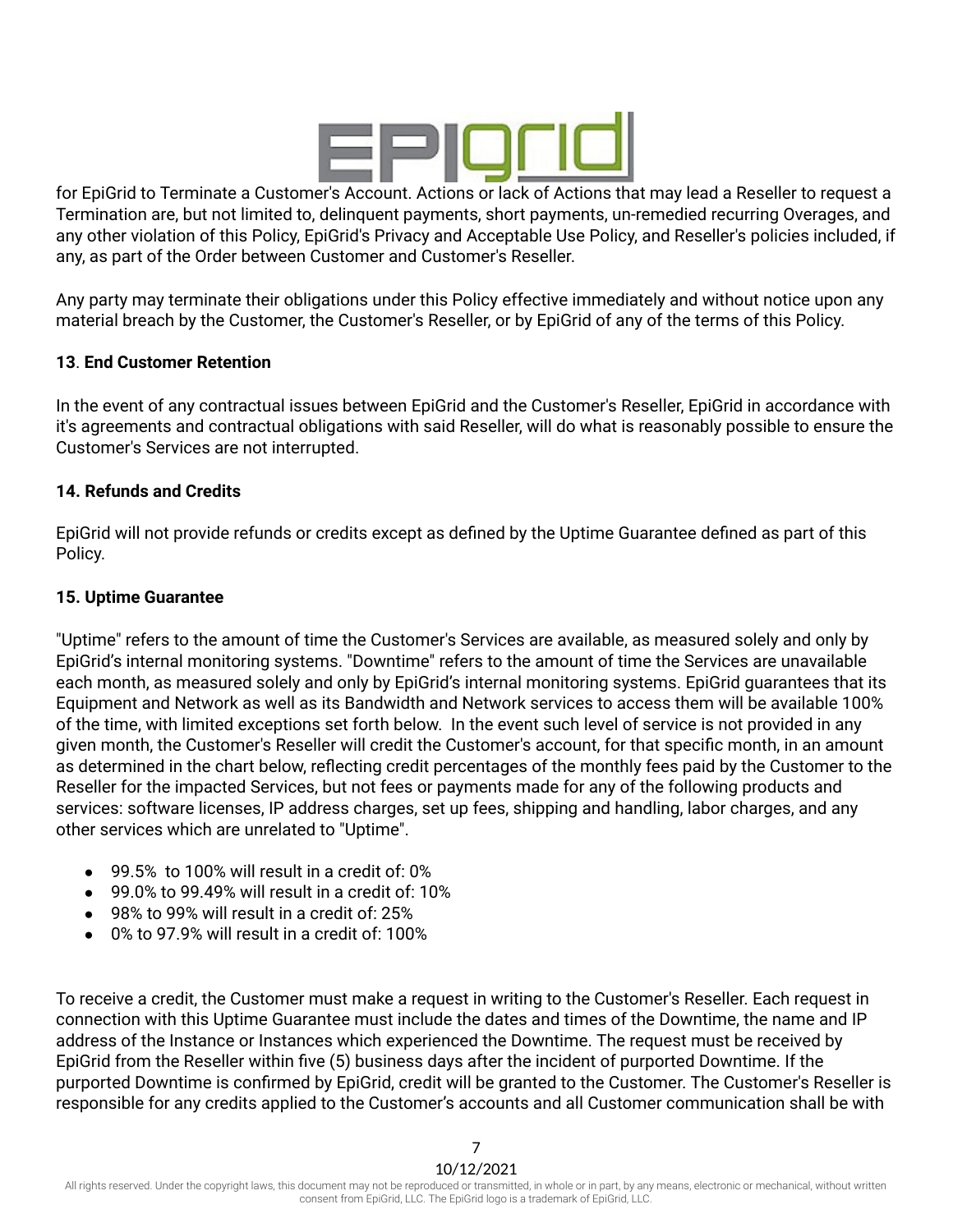

and between the Customer and the Customer's Reseller.

The total amount credited in a particular Service Term under this Uptime Guarantee shall not exceed the total amount of fees paid for such Service Term for the affected Services. Credits are exclusive of any applicable taxes charged to the Customer or collected by the Reseller and are the Customer's sole and exclusive remedy with respect to any Downtime.

Downtime caused by any of the following shall not result in any obligation by EpiGrid to provide a credit:

- Force Majeure events
- Emergency maintenance
- Scheduled maintenance
- System upgrades
- Domain name system (DNS) problems outside of EpiGrid' s control
- Issues with FTP, POP, IMAP, or SMTP Customer access
- Acts or omissions by the Customer or any of the Customer's employees or agents, resulting in downtime
- Any negligence, willful misconduct, or use of the services in breach of EpiGrid's Acceptable Use Policy
- Problems with users' web browsers, DNS, or other caching that might make it appear the Services are unavailable even though others can still access the EpiGrid's servers.

## **16. Data**

RESELLER SPECIFICALLY AGREES AND ACKNOWLEDGES AND SHALL ADVISE ITS CUSTOMERS THAT THE EPIGRID SERVICES ENVIRONMENT (INCLUDING ALL DATA) WILL BE DELETED AFTER TERMINATION OF AN ORDER OR THE TERMINATION OF SERVICES, PROVIDED, HOWEVER, THAT RESELLER AND ANY APPLICABLE CUSTOMER SHALL HAVE SIXTY (60) DAYS PRIOR TO SUCH DELETION TO REQUEST AND RECEIVE THE TRANSFER OF ALL APPLICABLE DATA TO RESELLER OR SUCH CUSTOMER OR ITS DESIGNEE, AS DETERMINED IN RESELLER'S SOLE DISCRETION. SUBJECT TO THE FOREGOING, RESELLER AND RESELLER'S CUSTOMERS ARE SOLELY RESPONSIBLE FOR COPYING ANY DATA OR INFORMATION STORED IN THE EPIGRID ENVIRONMENT PRIOR TO ANY MUTUALLY AGREED UPON OR UNILATERAL TERMINATION. EXCEPT AS OTHERWISE SET FORTH IN THIS AGREEMENT, EPIGRID IS NOT RESPONSIBLE FOR ANY OVERSIGHT, MANAGEMENT, REVIEW, OR PERFORMANCE OF ANY DATA WHATSOEVER THAT RESELLER OR ITS CUSTOMERS PROVISION OR STORE ON EPIGRID SERVICES.

#### **17. Disclaimer of Warranties**

The Customer acknowledges and agrees that EpiGrid exercises no control over, and accepts no responsibility for, the content of the information passing through the host computers, network hubs and points of presence or the Internet. NEITHER EPIGRID, ITS EMPLOYEES, AFFILIATES, AGENTS, RESELLERS, SUPPLIERS, THIRD-PARTY INFORMATION PROVIDERS, MERCHANTS, LICENSORS NOR THE LIKE MAKE ANY WARRANTIES OF ANY KIND, EITHER EXPRESSED OR IMPLIED, INCLUDING, BUT NOT LIMITED TO, WARRANTIES OF MERCHANTABILITY OR FITNESS FOR A PARTICULAR PURPOSE, OR NON-INFRINGEMENT FOR THE SERVICES OR ANY EQUIPMENT EPIGRID PROVIDES. NEITHER EPIGRID, ITS EMPLOYEES, AFFILIATES, AGENTS, RESELLERS, THIRD-PARTY INFORMATION PROVIDERS, MERCHANTS, LICENSORS OR THE LIKE, WARRANT

8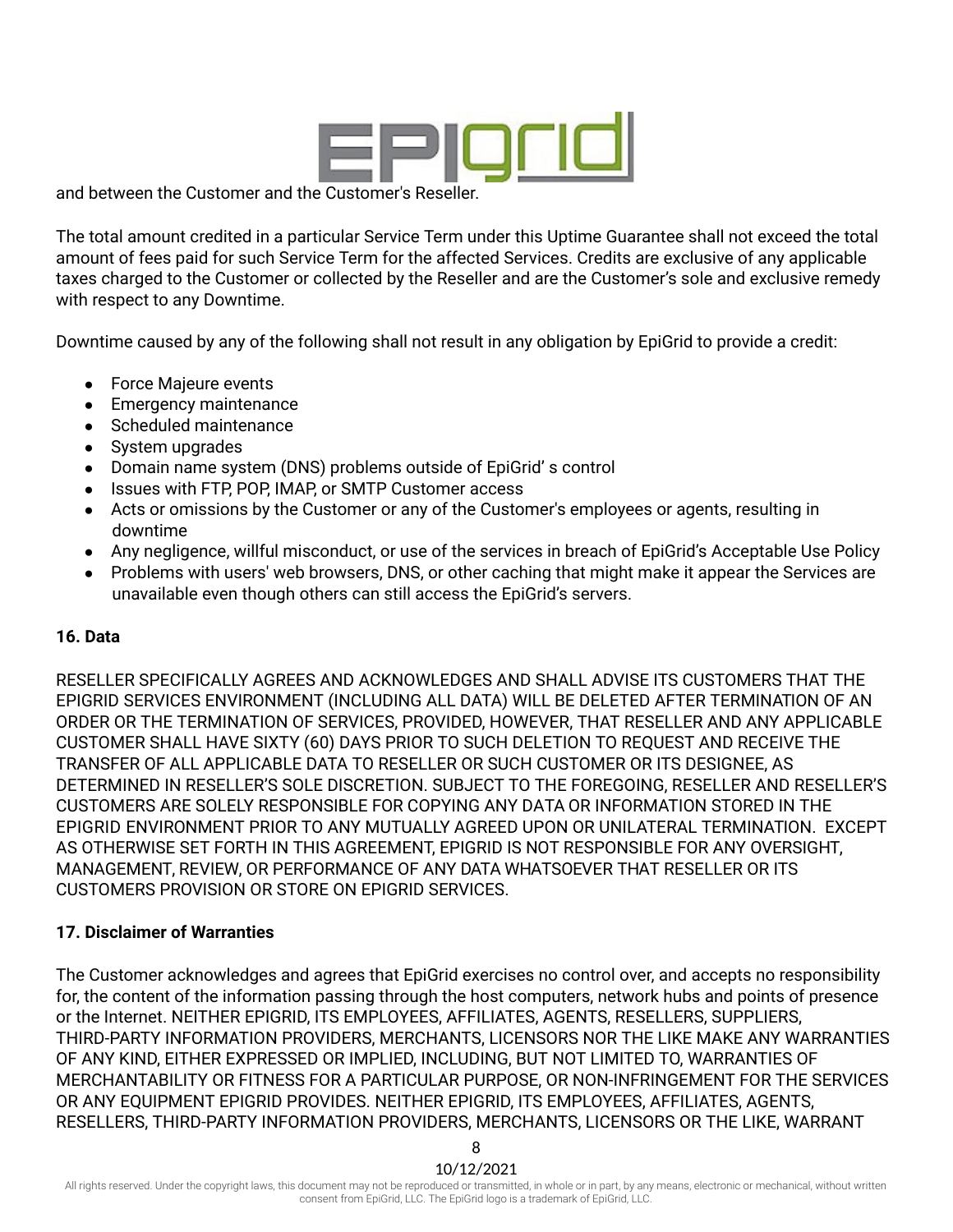

THAT THE SERVICES WILL NOT BE INTERRUPTED OR ERROR FREE; NOR DO ANY OF THEM MAKE ANY WARRANTY AS TO THE RESULTS THAT MAY BE OBTAINED FROM THE USE OF THE SERVICES OR AS TO THE ACCURACY, RELIABILITY OR CONTENT OF ANY INFORMATION SERVICES OR MERCHANDISE CONTAINED IN OR PROVIDED THROUGH THE SERVICES. EPIGRID IS NOT LIABLE FOR THE CONTENT OR LOSS OF ANY DATA TRANSFERRED EITHER TO OR FROM THE CUSTOMER OR STORED BY THE CUSTOMER OR ANY OF THE CUSTOMER'S CLIENTELE VIA THE SERVICES PROVIDED BY EPIGRID.

## **18. Indemnification**

The Customer agrees to indemnify, hold harmless, and defend EpiGrid and all directors, officers, employees, Resellers, and agents of EpiGrid from and against any and all claims, damages, losses, liabilities, suits, actions, demands, proceedings (whether legal or administrative) and expenses (including but not limited to reasonable legal fees) arising out of or relating to the use of the Services by the Customer, including any violation of this Policy or the Privacy and Acceptable Use Policy. Such claims shall include, but shall not be limited to, claims based upon trademark, service mark, trade name, copyright and patent infringement, trademark dilution, tortious interference with contract or prospective business relations, unfair competition, defamation or injury to reputation, or other injuries or damage to business.

## **19. Limitation of Liability**

IN NO EVENT SHALL EPIGIRD BE LIABLE FOR ANY INDIRECT, INCIDENTAL, SPECIAL OR CONSEQUENTIAL DAMAGES, OR LOSS OF PROFITS, REVENUE, DATA OR USE, SUFFERED BY THE CUSTOMER OR ANY THIRD PARTY, WHETHER IN AN ACTION IN CONTRACT, TORT OR STRICT LIABILITY OR OTHER LEGAL THEORY, EVEN IF EPIGRID HAS BEEN ADVISED OF THE POSSIBILITY OF SUCH DAMAGES. In no event will EpiGrid's liability for any damages, losses and causes of actions whether in contract or tort (including negligence or otherwise) exceed the actual dollar amount paid by the Customer for the Services during the 12-month period prior to the date the damage or loss occurred or the cause of action arose. The provisions of this Policy pertaining to Uptime Guarantee provide the sole remedy to the Customer for system Downtime.

#### **20. Force Majeure**

EpiGrid shall not be liable for failure or delay in performing its obligations under this Policy if such failure or delay is due to circumstances beyond its reasonable control, including, without limitation, acts of any governmental body, war, insurrection, sabotage, embargo, terrorist or other attack, fire, flood, strike or other labor disturbance, interruption of or delay in transportation, unavailability of or interruption or delay in telecommunications or third party services, failure of third party software or inability to obtain raw materials, supplies, or power used in or equipment needed for provision of the Services.

#### **21. Intellectual Property**

The Customer represents and warrants that their use of the Services shall not infringe the intellectual property or other proprietary rights of EpiGrid, the Reseller or any third party. The Customer further acknowledges that all rights, title and interests in any and all technology, including the software that is part of or provided with the Services and any trademarks or service marks of EpiGrid is owned by EpiGrid and/or its licensors. Unless otherwise specifically provided in this Policy, the Customer shall have no rights, title, claims or interests in or to

9